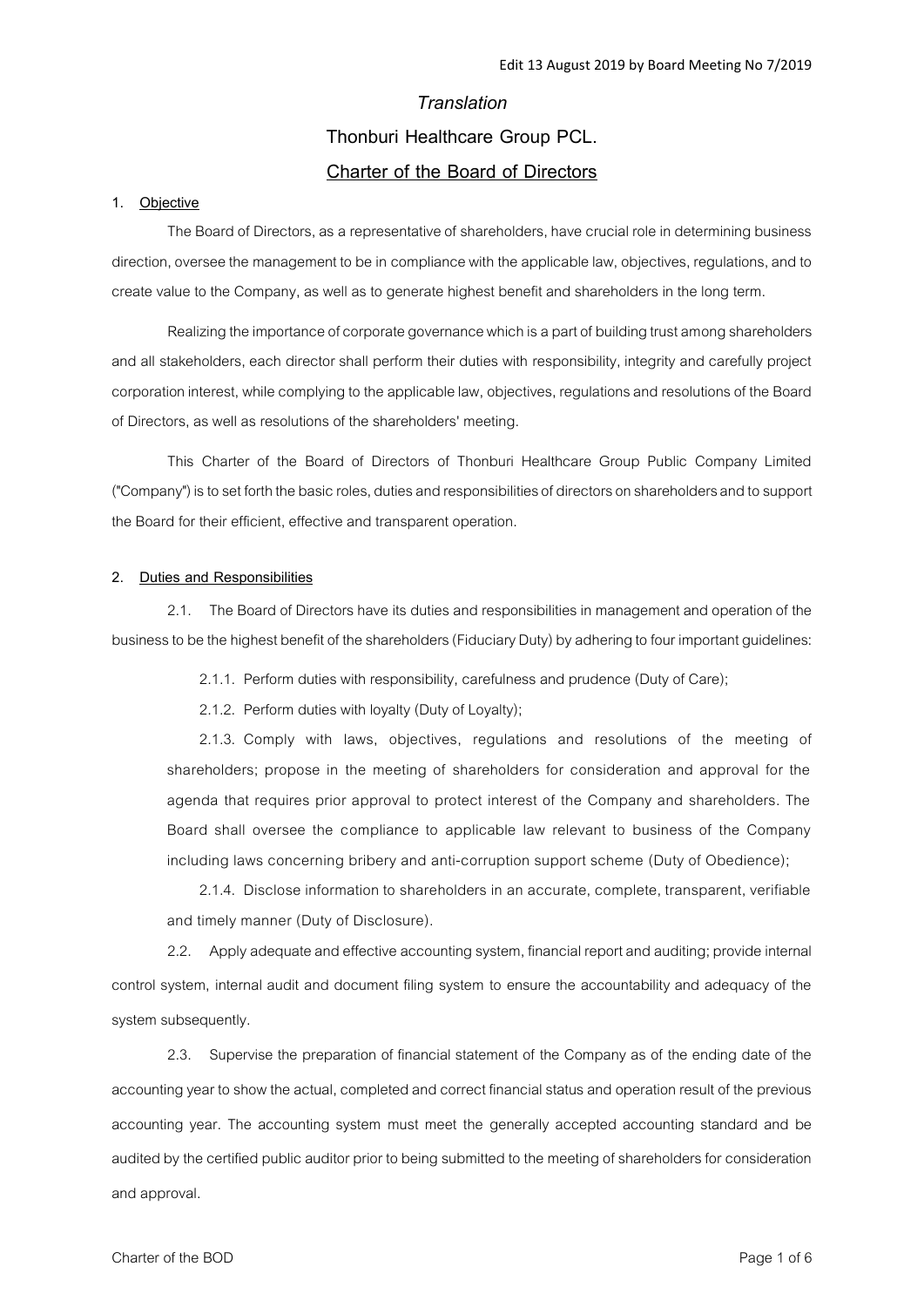2.4. Approve vision, mission, strategy, long-term target, direction and policies, annual business plan, medium-term business plan, budget and monitoring and supervising the management to assure the compliance with policies, plan, strategy and the budget assigned for the highest benefit of the Company and shareholders.

2.5. Formulate risk management policy to cover the entire organization, and to oversee the system or procedures of risk management by having supporting measures and controlling system to minimize the impact on business of the Company adequately.

2.6. Supervise ethical manner in business, for example, to provide good corporate governance in written form; to comply and adapt such policy effectively; to announce the implementation of the good corporate governance; to monitor the compliance among all personnel to assure the Company's best fair treatment to all stakeholders.

2.7. Set organization structure, structure of the board of directors regarding the number of directors, proportion of independent directors including various qualifications and management structure. The Board of Directors has the power to appoint sub-committee, management committee, senior management as defined by the Securities and Exchange Commission and compliance unit as deemed appropriated.

2.8. Appoint the Corporate Secretary, as well as to determine scope of duties and responsibilities.

2.9. Select and approve list of certified public auditors and to determine the adequate remuneration as proposed by the Audit Committee prior to propose to the meeting of shareholders in the Annual General Meeting of Shareholders for approval.

2.10. Consider and approve the acquisition or disposal of assets, investment in new business and operations of the Company as necessary under the law, regulations and relevant rules unless such transaction is approved by the meeting of shareholders. However, the approval of the Board must be consistent to the notification of the Market Advisory Board and/or notification, regulations and/or relevant rules of the Stock Exchange of Thailand.

2.11. Consider and/or give opinions on related transactions and/or to proceed significant transactions of the Company, to confirm and in compliance with the law, notifications, rules and relevant regulations. To oversee, control and prevent the conflict of interest among stakeholders of the Company.

2.12. Approve the interim dividend payment to shareholders once it is considered that the Company's profit is in adequate level. The report of dividend payment shall be presented to the meeting of shareholders in the next meeting of shareholders.

2.13. Supervise the annual report of the Board and to prepare and disclose the financial statement of the Company in order to view the financial status and operation result of the previous year and to present the said reports to the meeting of shareholders for consideration and approval.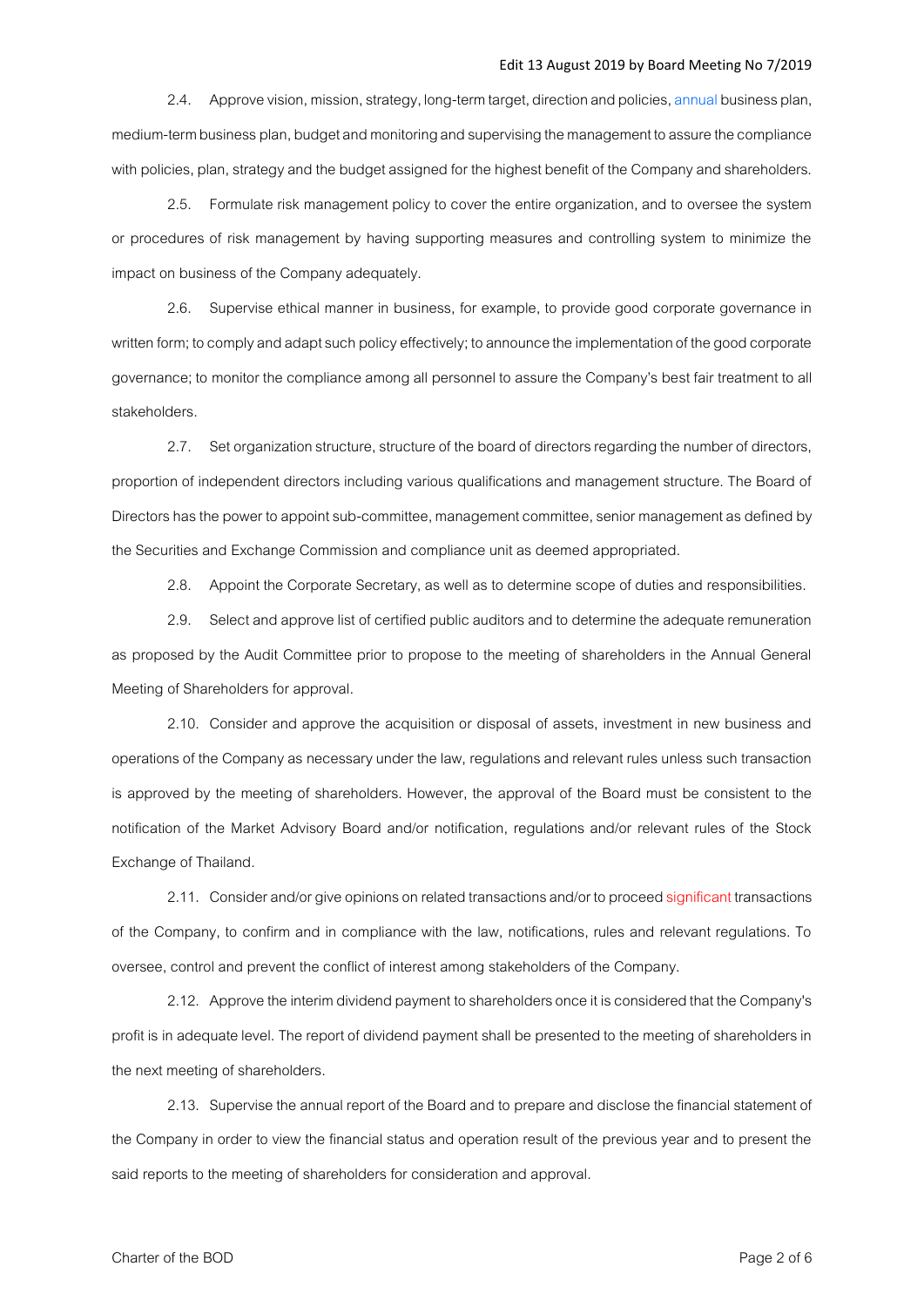2.14. Be liable for the person acquiring-disposing assets of the Company against any damages occurred as a result of the information being disclosed to shareholders or the public, showing false information in material content or conceal the fact which should be disclose in material facts as specified in the securities and Stock Exchange law, unless the director and management will proof that such information is beyond their scope of duties or they lack of such information.

2.15. Keep developing knowledge and ability in operations, attend training or participate in courses related to the duties of directors or seminar activities that enhance knowledge in the work continuously.

#### **3. Roles and Responsibilities of the Chairman**

This is in accordance with the Corporate Governance and Ethics Handbook, Chapter 5 : Responsibilities of the Board of Directors regarding the roles and responsibilities of the Chairman

### **4. Composition**

4.1. The Board of Directors shall consist of at least 5 members.

4.2. The Board of Directors shall consist members of 3Independent Directors which account at least one third of total members. The Independent Directors must be independent from the control of major shareholders and has no involvement or interest in the finance and management, and shall satisfy the qualifications of the Independent Directors as determined by the Board of Director which is no less than described in the notification of the Capital Market Advisory Board No. Thor Jor. 28/2551 Subject: Application and Permission for the IPO ("**Notification Thor Jor. 28/2551**").

4.3. The Board of Directors shall consist of at least 3 Audit Committee, of whom satisfy the qualifications as described in Notification Thor Jor. 28/2551 The duties and responsibilities of the Board are as set forth by the Stock Exchange of Thailand ("**SET**").

4.4. The Board of Directors may appoint one of the members as a chairman. In case where it is considered appropriated by the Board, one or more director(s) may be appointed as a vice-chairman of the Board.

### **5. Qualification**

5.1. A director must be a person with knowledge and experience which will benefit the business, having honesty, integrity and ethical business practice, devoting adequate time to apply his/her best knowledge and ability to perform duties for the Company.

5.2. A director must satisfy all qualifications required, having no prohibited characters as set forth in the Public Company Limited Act B.E. 2535 (including the amendment) ("**Public Limited Company Act**") the Securities and Exchange Act B.E. 2535 (including the amendment) ("**Securities Act**") and notifications,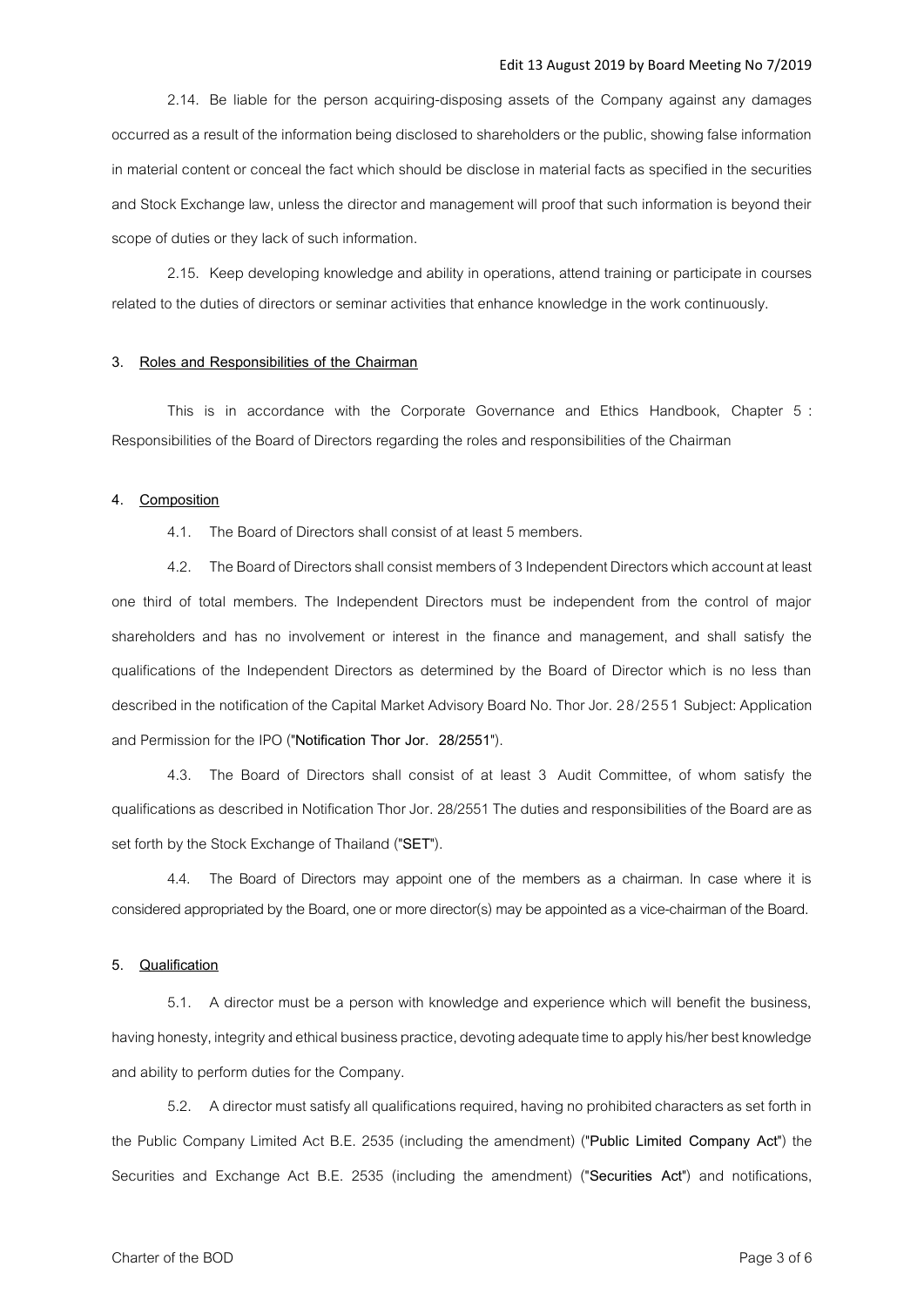regulations and/or relevant rules. He/she must not possess the character which shows the lack of qualifications to be trusted by the Company in management of the entity where shareholders are the public as described by the Securities and Exchange Commission and the Stock Exchange of Thailand and/or the Capital Market Advisory Board. He/she must be a person being listed in the database of directors and management board of the listed company as state in the Capital Market Advisory Board's notification, regarding the criteria of displaying list of directors and management board of the listed companies.

5.3. A director cannot engage in a business of same nature and is in competition with the Company; or become a partner or a director in other juristic person having the same business and is in competition with the Company whether for his/her own benefit or the others unless such engagement is noticed in the meeting of shareholders prior to the appointment. A director may hold a director ship in another company, under the condition that such position will not impede his/her performance in the Company, and it is in line with the guideline specified by the Company, the Securities and Exchange Commission and the Stock Exchange of Thailand.

5.4. Director is able to hold a position of director in not more than 5 other companies listed on the Stock Exchange of Thailand in order that the director is able to devote his/her time to perform duties efficiently.

5.5. Independent directors shall not be executives, shall be independent from management and controlling shareholders, have no business relationship with the company in such a way as to cause limitations in the expression of independent opinions and shall have qualifications as specified by the Capital Market Supervisory Board.

However, independent directors may be assigned by the Board of Directors to decide on the business operations of the company, subsidiaries, associated companies, same-level subsidiaries, other juristic persons that may have conflicts, major shareholders or controlling persons of the company which can be decided in the form of a collective decision

#### **6. Tenure and election of directors**

6.1. The election of the Board shall be in accordance with relevant regulations and law. The nomination procedures must be transparent and precise, based on education background and experience, qualifications. Supplementary information and document should be provided for the best consideration of the Board and shareholders.

6.2. One-third of the directors of the Board will be retired at every annual general meeting of the shareholders. If the number of directors to be retired as such is not a multiple of three, the closest number to one-third will be applied. The directors who will be retired in the first and second year after the Company is listed in the Stock Exchange of Thailand is selected by raffles. In the following years, the directors who have been in office for the longest period will be retired.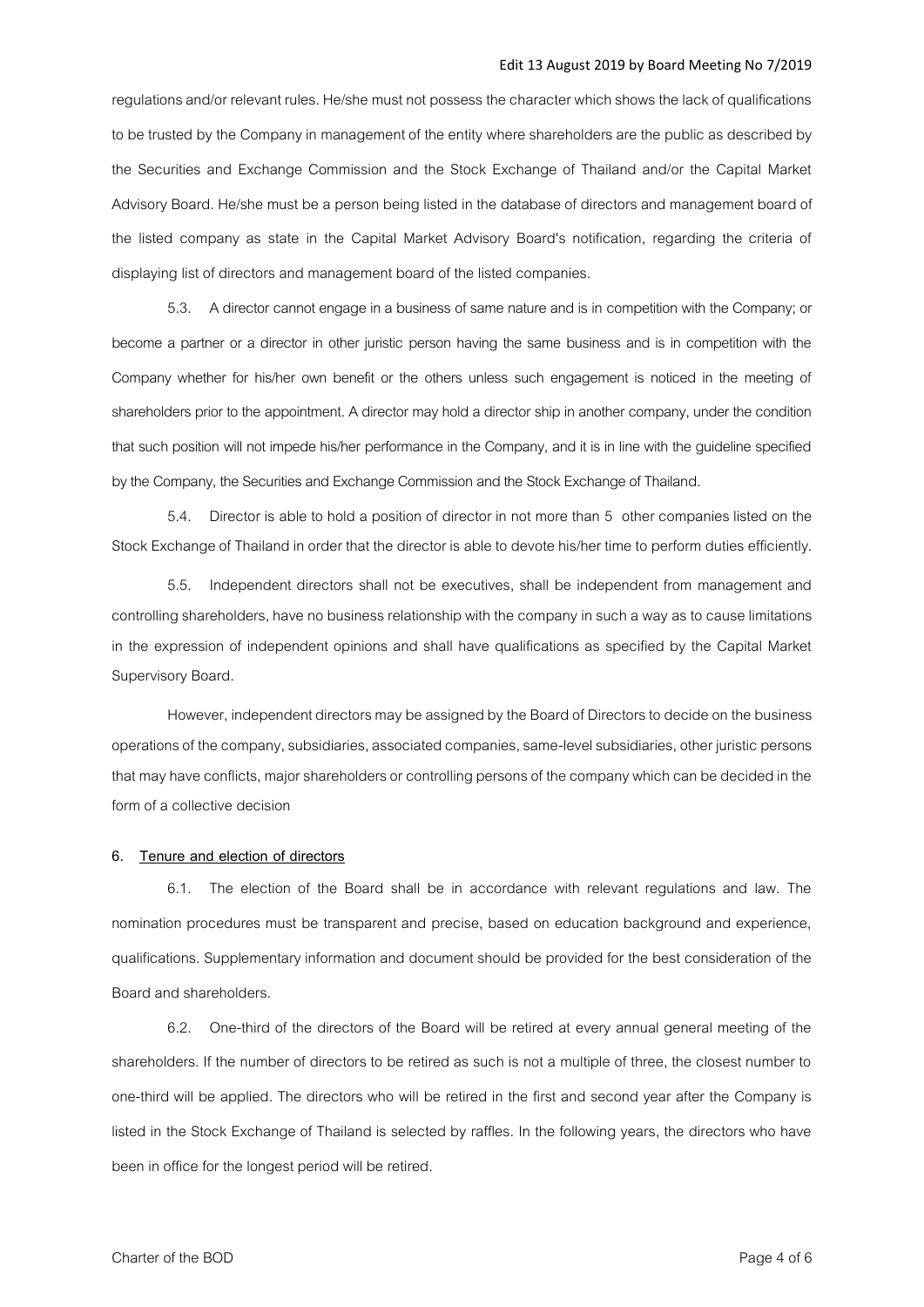6.3. Independent directors may hold a term in the office not exceeding 3 consecutive terms or combined for no more than 9 years without exception

6.4. The retired directors by rotation may be re-elected as a director.

- 6.5. In addition to retirement by rotation, a director is retired due to:
	- 1) Death
	- 2) Resignation
	- 3) Disqualified or possess the prohibited character as stipulated by the public limited company law and/or securities and stock exchange law.
	- 4) At least three third of the votes of the shareholders attending and having right to vote, whereby the total shares is not less than half of the shares hold by the shareholders attending and casting their vote.
	- 5) The court issues an order for resignation

6.6. A director who wish to resign shall submit a resignation letter to the Company. The resignation will be effective from the date when the letter arrives the Company. The resigning director may give notice of his/her resignation to the Registrar of the Public Company as well.

6.7. In case where the director position become vacant due to the reason other than the rotation, the Board may elect a qualified person as stipulated by the law of public limited company and securities and stock exchange, to be a director in the next meeting of the Board. If the term of the resigning director is less than 2 months, the replacing director shall hold the directorship only for remaining period of the resigning director.

### **7. Meeting**

7.1. The meeting of the Board shall be as stipulated by applicable law and regulations, whereby at least half of the members of the Board attending constitute a quorum. In case chairman of the Board cannot present in the meeting or is unable to perform his duty, the vice-chairman shall chair the meeting, or if the vicechairman is unavailable, the Board shall elect one of the members as a chairperson of the meeting.

7.2. Decisions of the meeting shall be made by a majority of votes, whereby, one director has one vote. A director cannot vote in the agenda is he/she has interest in the said agenda. In the case of an equality of votes, the Chairman of the meeting shall have an additional casting vote.

7.3. The meeting of the Board shall be hosted on regular basis, at least every 3 months, or as considered necessary. Two directors may request to the chairman for hosting the meeting, where, on such circumstance, the chairman may set the meeting date within 14 days from the date of receiving request.

7.4. A chairman or a director being assigned by the chairman to set the date, time and place of the meeting of the Board where the location may be other place other than the head office of the Company or in